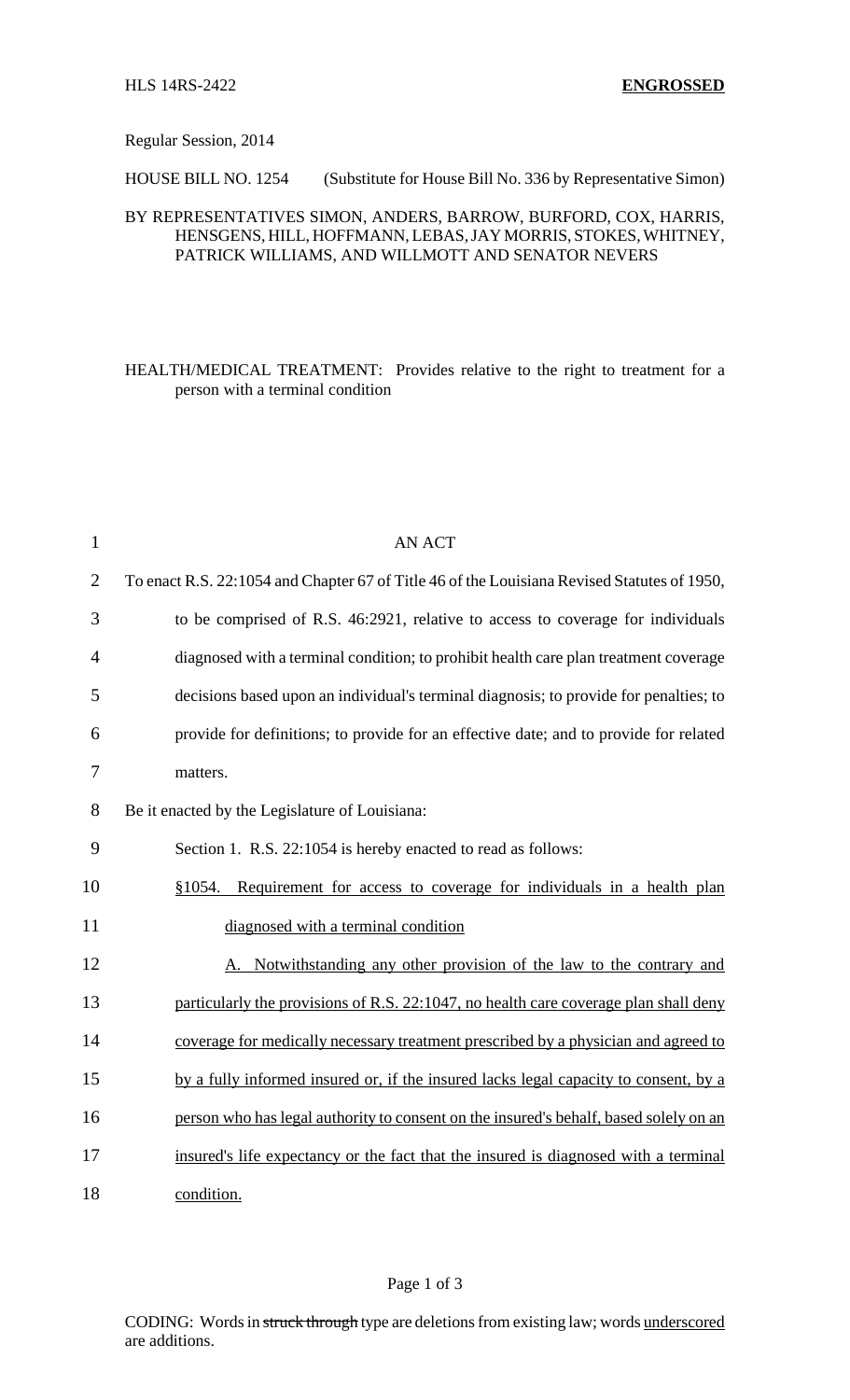| $\mathbf{1}$   | B. Refusing coverage for medically necessary treatment to be rendered to an               |
|----------------|-------------------------------------------------------------------------------------------|
| $\overline{2}$ | insured based solely on the insured's life expectancy or the fact that the insured is     |
| 3              | diagnosed with a terminal condition shall be a violation of this Section.                 |
| $\overline{4}$ | $C(1)$ As used in this Section, "terminal condition" means any malignancy                 |
| 5              | or chronic end-stage cardiovascular or cerebral vascular disease that is likely to        |
| 6              | result in the insured's death.                                                            |
| 7              | (2) As used in this Section, "health coverage plan" means any hospital,                   |
| 8              | health or medical insurance policy, hospital or medical service contract, employee        |
| 9              | welfare benefit plan, contract or agreement with a health maintenance organization        |
| 10             | or a preferred provider organization, health and accident insurance policy, or any        |
| 11             | other insurance contract of this type, including a group insurance plan and the Office    |
| 12             | of Group Benefits programs.                                                               |
| 13             | Section 2. Chapter 67 of Title 46 of the Louisiana Revised Statutes of 1950,              |
| 14             | comprised of R.S. 46:2921, is hereby enacted to read as follows:                          |
|                |                                                                                           |
| 15             | CHAPTER 67. INDIVIDUALS WITH A TERMINAL CONDITION                                         |
| 16             | §2921. Requirement for access to coverage for individuals diagnosed with a terminal       |
| 17             | condition                                                                                 |
| 18             | A. Notwithstanding any other provision of the law to the contrary, no health              |
| 19             | benefit paid directly or indirectly with state funds including but not limited to         |
| 20             | Medicaid shall deny coverage for medically necessary treatment prescribed by a            |
| 21             | physician and agreed to by a fully informed individual or, if the individual lacks        |
| 22             | legal capacity to consent, by a person who has legal authority to consent on the          |
| 23             | individual's behalf, based solely on an individual's life expectancy or the fact that the |
| 24             | individual has been diagnosed with a terminal condition.                                  |
| 25             | B. Refusing coverage for medically necessary treatment to be rendered to an               |
| 26             | individual based solely on the individual's life expectancy or the fact that the          |
| 27             | individual has been diagnosed with a terminal condition shall be a violation of this      |